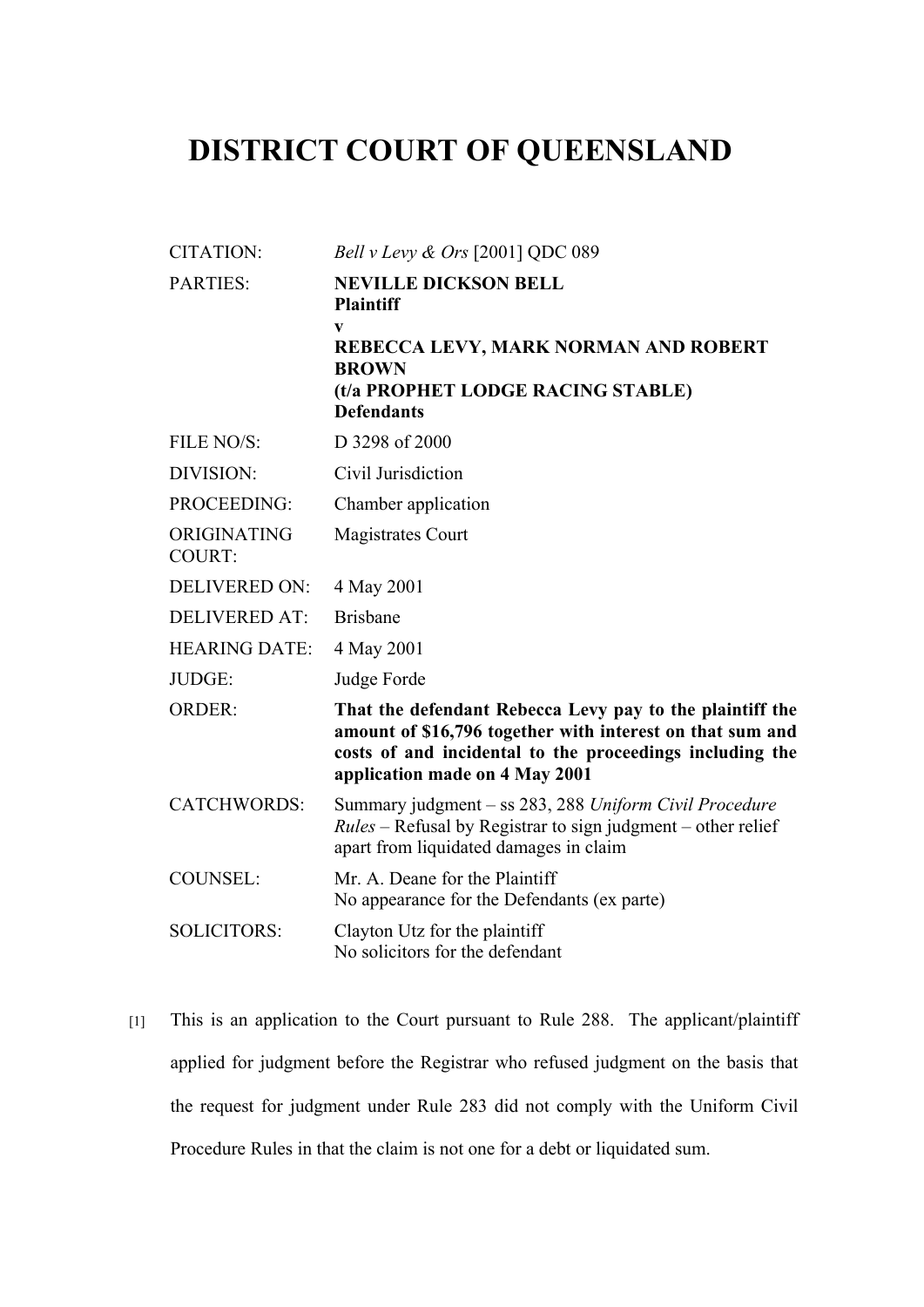- [2] The pleadings reveal that the claim was for moneys owing for agistment of horses together with a declaration that the plaintiff is entitled to a lien over the property of the defendants. Before me the claim for a declaration is abandoned.
- [3] Technically the judgment was not available under Rule 283 on the face of the pleadings. The material which would have been relied upon would have been available to the respondent Rebecca Levy and if she had been properly advised it may be that she was informed that summary judgment under Rule 283 would not have been available.
- [4] Of course she would not have been aware that that relief was to be abandoned on the summary application. However, it is clear that the claim is otherwise a claim for liquidated sum in that there was a relevant charge per horse for agistment fees over a period of time. Some moneys were paid pursuant to that arrangement. In fact the parties entered into a deed of compromise in December 2000.
- [5] The terms of that compromise were that the respondent Rebecca Levy and others acknowledged the debt of \$21,796. A certain payment has been made in particular the sum of \$5,000. In the event that there was further default of payments then upon the filing of an affidavit stating the balance of the unpaid moneys judgment was able to be entered in the proceedings against Levy for the balance of such moneys together with costs and interest pursuant to clause 2.2(f) of the deed.
- [6] In effect there was a compromise of the action and the applicant is entitled to seek judgment in the action based upon the agreement between the parties. The